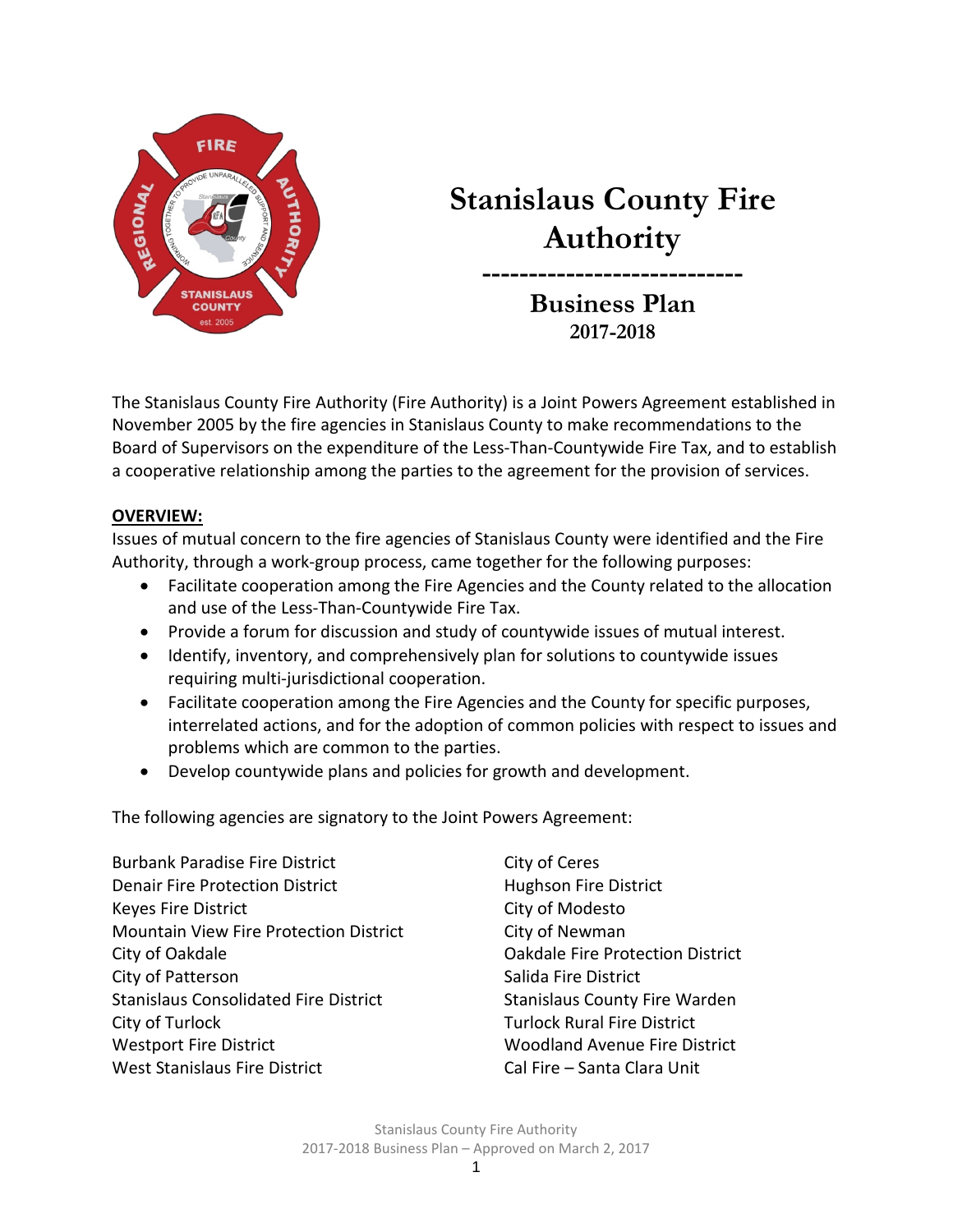The Stanislaus County Fire Authority Board is comprised of a representative from each fire agency listed above. Each individual agency adopted a resolution to approve the Joint Powers Agreement in order to participate, entitling each agency representative to one vote. As outlined in the Joint Powers Agreement, the Stanislaus County Fire Warden's Office is the administering agency. The Fire Authority may designate any representative of a member agency to serve as Chairman, Vice-Chairman and Secretary.

A quorum of at least one half of the member agencies is required for the Fire Authority to take action. A two-thirds majority of those members present are required to approve all fiscal matters, including the use of the Less-Than-Countywide Fire Tax, but not including expenditures of less than \$500.

#### **FIRE AUTHORITY GOALS:**

The following goals were adopted and reaffirmed by the Fire Authority membership:

- Ensure an open environment that provides respectful and professional responsiveness to our community and agency partners.
- Adopt integrated, collaborative, and multi-disciplinary planning to ensure that our community and agency partners are served in an equitable, efficient and effective manner.
- Provide the highest quality of fire, life safety and all risk support services through collaborative community and agency partnerships in the areas of fire prevention, fire investigation, fire communications, finance/administration, and training within available funding.
- Improve the stability and sustainability of revenue sources to support and enhance the fire, life safety and all risk services on a countywide basis.

#### **STRATEGIC PLAN:**

The strategy of the Stanislaus County Fire Authority is to represent the interests of all member agencies by focusing on organizational goals of both the Fire Authority and individual agencies. The following strategies were reaffirmed by the membership:

- Expand and foster mutually beneficial relationships with internal and external fire agencies
- Enhance relationships between fire districts, cities, County agencies, and identified stakeholders
- Achieve a unified voice and strengthen the fire service to meet future challenges
- Be the spokesperson/organization for fire and emergency services countywide
- Provide strategic direction, leadership, and influence to coordinate professional standards
- Initiate and support efforts that assist in funding the fire service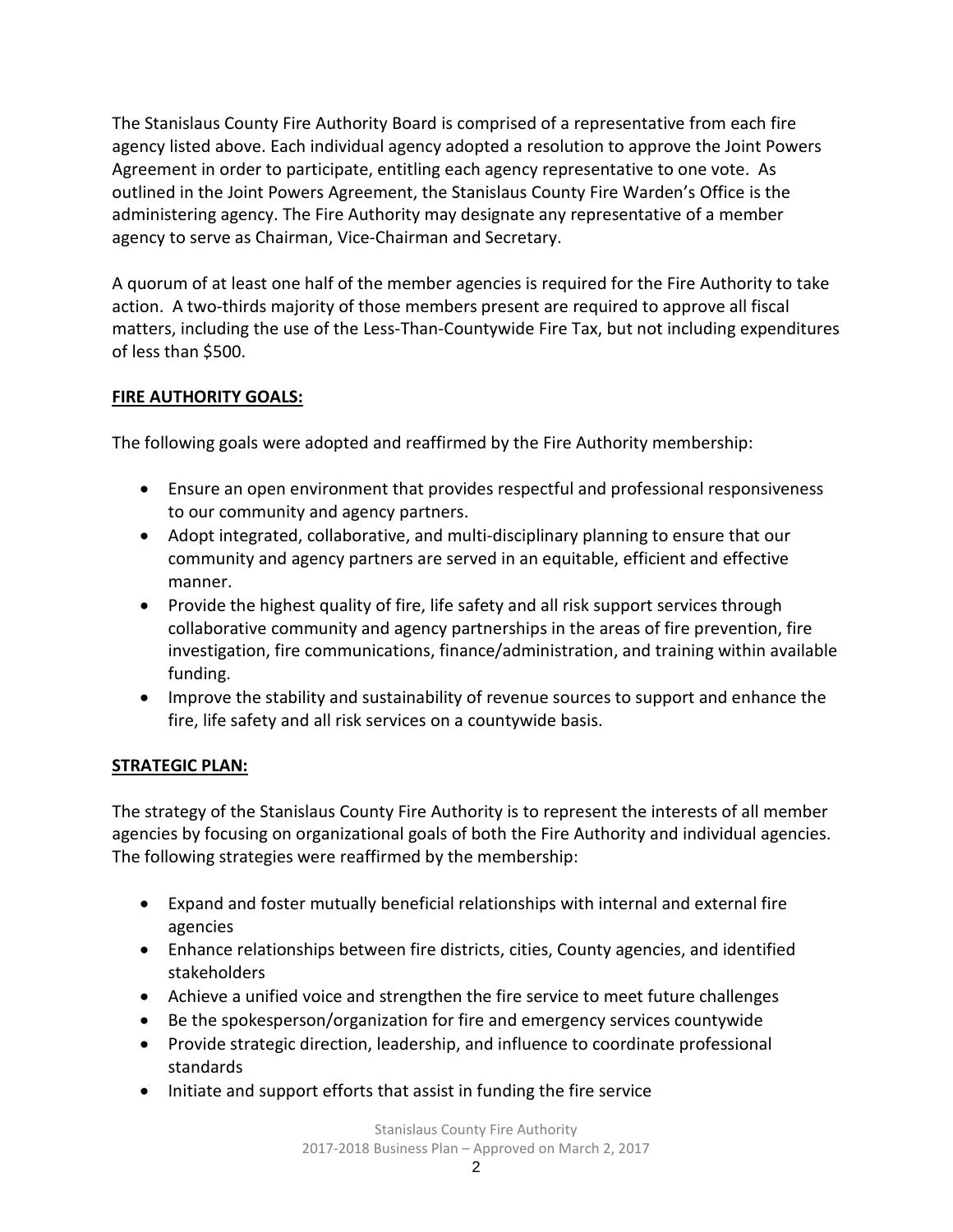- Improve financial stability of the existing programs and services
- Explore financial opportunities

#### **ACTION PLAN:**

The action plans are defined in an effort to meet the adopted strategies stated above. The following pages outline specific planned service levels based on the priorities and anticipated funding for Fiscal Year 2017-2018.

It is the intent and purpose of the Fire Authority to achieve the most efficient and effective use of the Less-Than-Countywide Fire Tax revenues, and to seek partnerships to advance the ability to provide fire and emergency services in Stanislaus County.

The Fire Authority strives to provide services commensurate with funding levels. As funding levels change, adjustments are made based on available funding and negotiated with the service providers to ensure program stability.

While preparing the annual Business Plan, the Fire Authority engages with the member agencies to identify service priorities, performance expectations and funding allocations for those services identified as critical to the fire agencies in Stanislaus County. Based on available funding, the group then targets achievable, sustainable service levels to support those priorities.

The Fire Authority will continue to hold quarterly meetings for updates on services provided as well as regular sub-committee meetings to address issues specific to each as needed.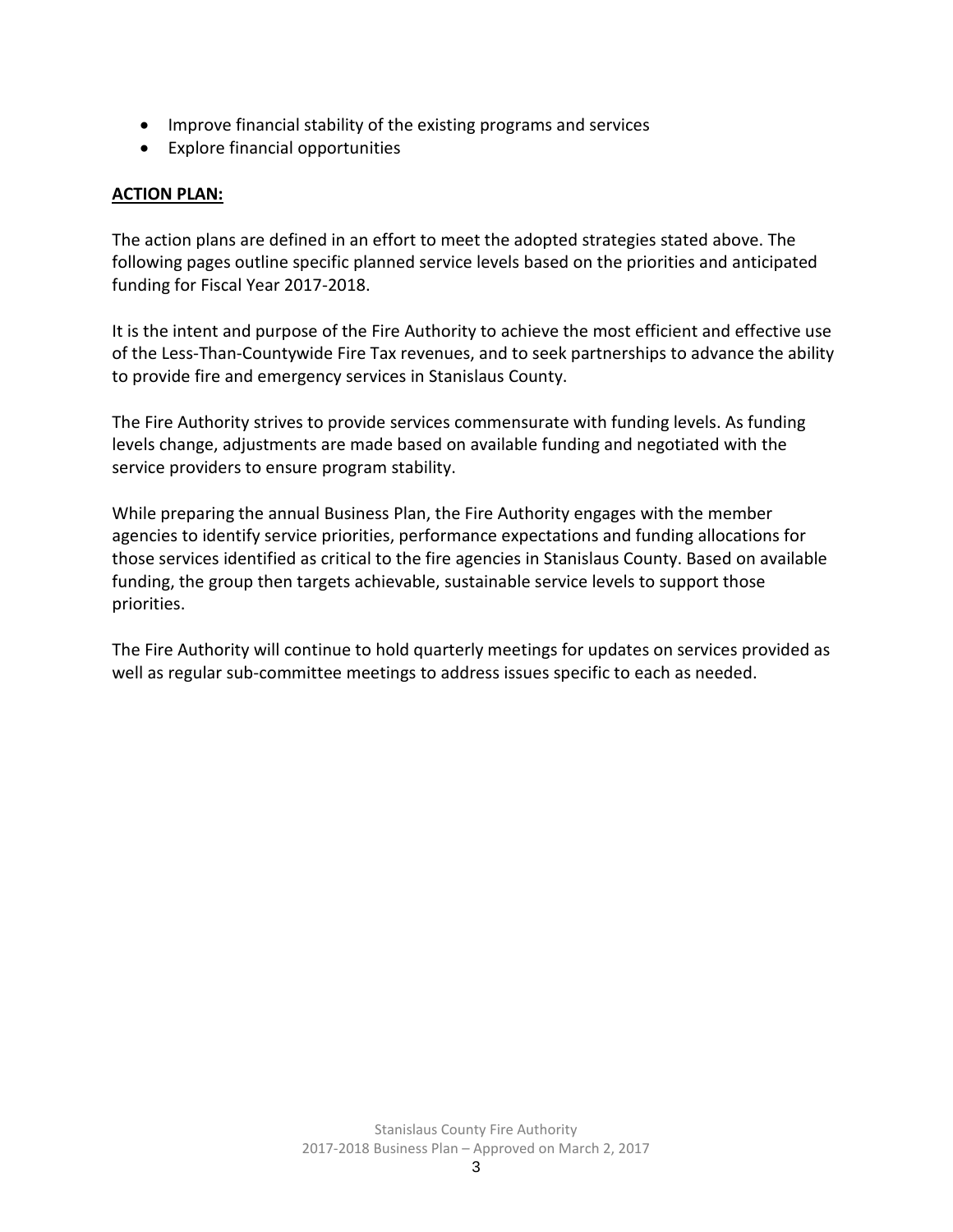# **FINANCE & ADMINISTRATIVE SUPPORT SERVICES**

In Fiscal Year 2017-2018, the Finance and Administrative Support Service continues to be administered through the Stanislaus County Fire Warden's Office. This service manages the Less-Than-Countywide Fire Tax budget; coordinates the meetings, agendas, required filings; distributes reports from service providers to all participating agencies; addresses issues affecting the fire districts; and seeks opportunities to provide regional solutions to common challenges. The Finance and Administrative team also provides support to the Fire and Rescue Operational Area Coordinator, providing assistance to individual agencies as well as the mutual aid system as a whole. The maintenance for specific equipment utilized regionally, such as the mobile air trailer and the fire mobile command unit, as well as the cost of administering the property taxes are also included.

The program priorities are to:

- Administer the budget within County guidelines
- Provide administrative support to the Fire Authority with agendas, board reports, minutes, conflict of interest statements, and information updates on Fire Warden website
- Administer mobile data computer (MDC) and Fire Records Management System (RMS) programs including the processing of all related maintenance contracts and invoices
- Assist fire agencies with financial, human resources, legal and administrative issues as requested
- Continue to seek opportunities to fund regional equipment/needs
- Communicate with Fire Authority members regarding regional plans and programs
- Communicate with county CEO staff and Board of Supervisors regarding the goals, priorities, needs and expectations of the Fire Authority
- Provide support to the Fire and Rescue Operational Area Coordinator
- Administer special projects to support the fire service in Stanislaus County
- Coordinate meetings to address mutual concerns and issues
- Coordinate regional purchases
- Seek options to take advantage of regional grants that will support and enhance the fire service within Stanislaus County.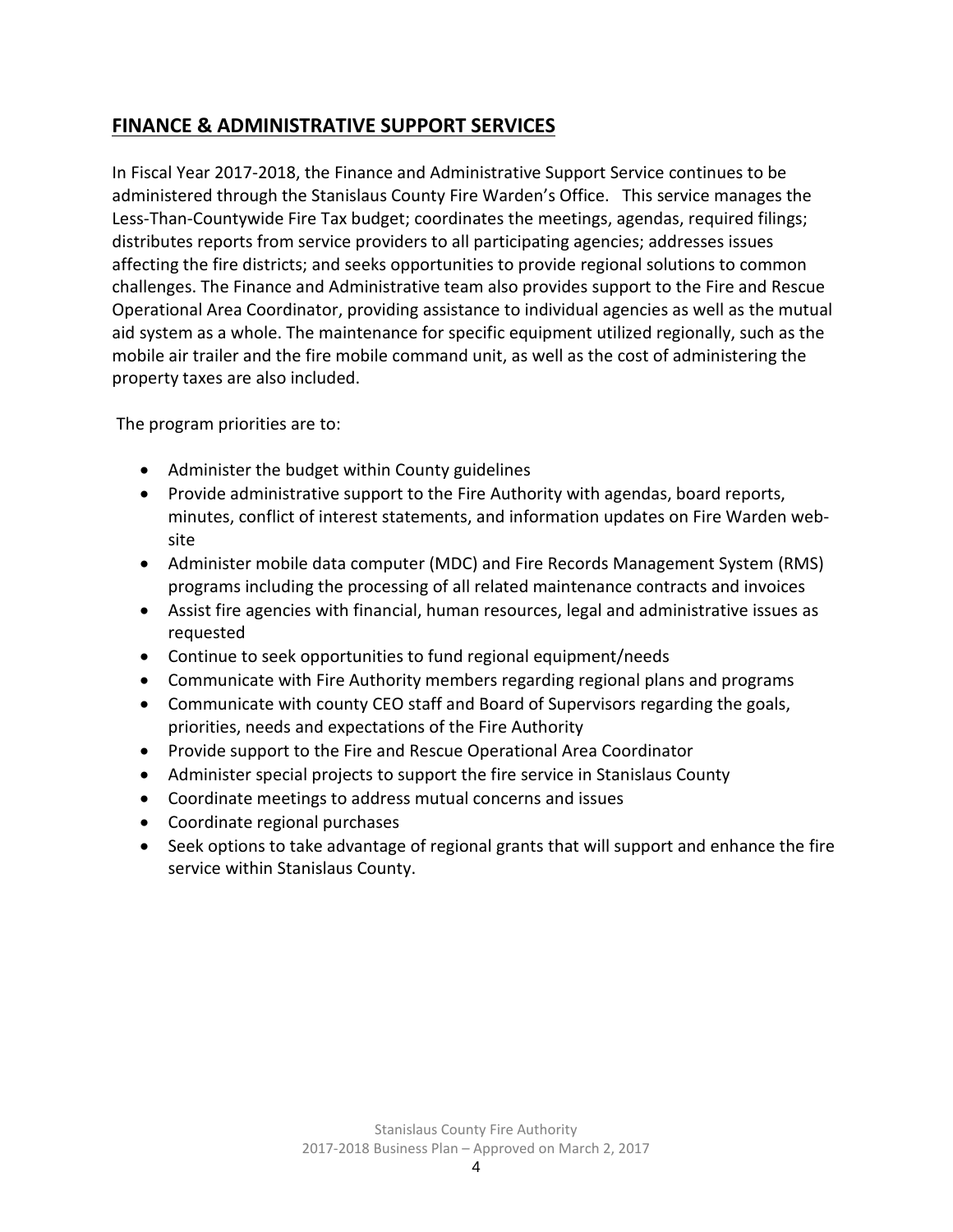## **FIRE TECHNOLOGY & COMMUNICATIONS SERVICES**

Fire Technology & Communications Services will continue to assist fire agencies throughout Stanislaus County in Fiscal Year 2017-2018 by supporting and enhancing the many systems that provide critical communications capabilities through the Stanislaus County Fire Warden's Office. The service will continue to focus on programs that are identified by the fire agencies within Stanislaus County. There continues to be an increased demand to support infrastructure, radio, MDC, CAD, and specific agency requests. It remains a goal to seek new opportunities to collaborate and achieve further efficiencies. During the 2017-2018 Fiscal Year, the following services will continue to be provided:

- Represent fire agencies on SR911 technical issues
- Lead the Countywide Communications Advisory Committee (CAC)
- Serve as the SR911 fire service liaison for CAD
- Represent the fire service in Geographic Information Systems (GIS) map development for Stanislaus County.
- Represent Stanislaus County fire agencies in statewide communications groups including; NAPCO, CALSIEC, and Statewide COMT, COML and Capital Bay Planning Area
- Represent Stanislaus County at FirstNet to ensure all County users' needs are addressed
- Represent and support the fire agencies as lead of the regional mobile data computer (MDC) project
- Continue to work towards establishing radio interoperability within Stanislaus County
- Assist fire agencies with grant writing for their communications needs
- Annually provide updated radio frequency loads for specific mobiles and portables
- Monitor technology trends and recommend system improvements
- Provide recommendations for standardized radio equipment
- Recommend IT systems countywide
- Provide administration and technical support for the regional records management system (RMS)
- Coordinate dispatch center to dispatch center training and communications
- Manage and support NetMotion and RMS servers for regional systems
- Support and Administer the regional mass-notification system, designed to be utilized for internal and external messaging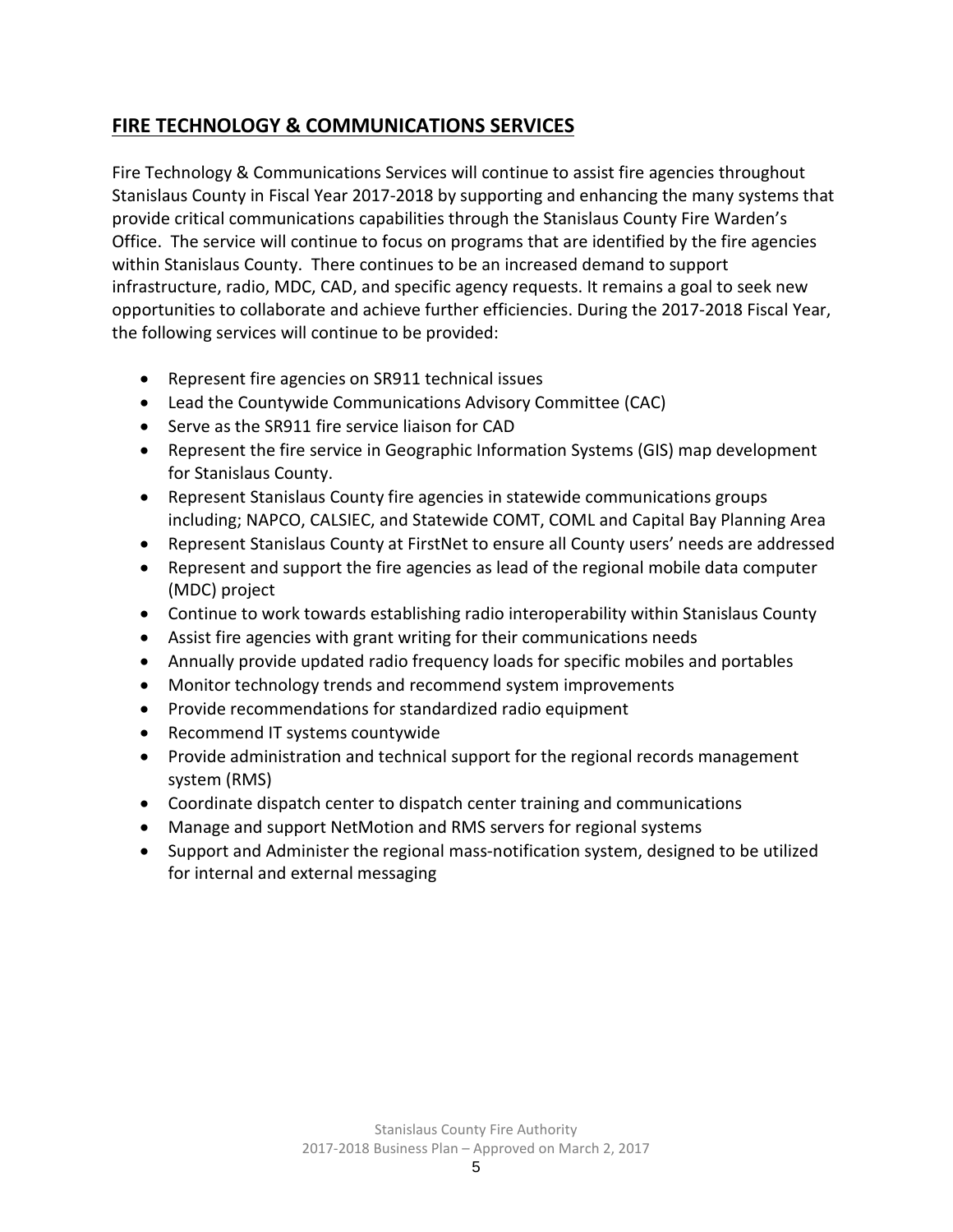## **FIRE INVESTIGATION SERVICES**

In Fiscal Year 2017-2018, the Regional Fire Investigation Unit (FIU) will continue to provide countywide fire investigation services. Under the leadership of the District Attorney's Office, this regional program is a partnership with fire, law enforcement and the District Attorney's office. The Fire Authority will continue financial support of the regional FIU as a contributing partner along with funding from the District Attorney's office and the City of Modesto.

The following services will be provided:

- Determine origin and cause of fires in compliance with NFPA 921 guidelines.
- Provide documentation and assistance to law enforcement agencies for follow up of criminal fire investigations
- Provide documentation and assistance to District Attorney's office regarding criminal fire investigations
- Provide documentation and assistance to private fire investigators and insurance industry representatives regarding civil fire investigations
- Establish and deliver an effective training program for chief and company officers throughout the County to conduct preliminary fire investigations and initial origin and cause determinations following NFPA 921 guidelines
- Establish effective lines of communications with partner agencies to promote information sharing
- Provide training for fire investigation staff to increase their skills and proficiency in the field of fire investigation
- Provide a quarterly report to the Fire Authority that outlines the number of fires investigated, case status, dollar loss, and number of arrests by jurisdiction
- Facilitate regular meetings for all county fire agencies to discuss issues and concerns related to fire investigations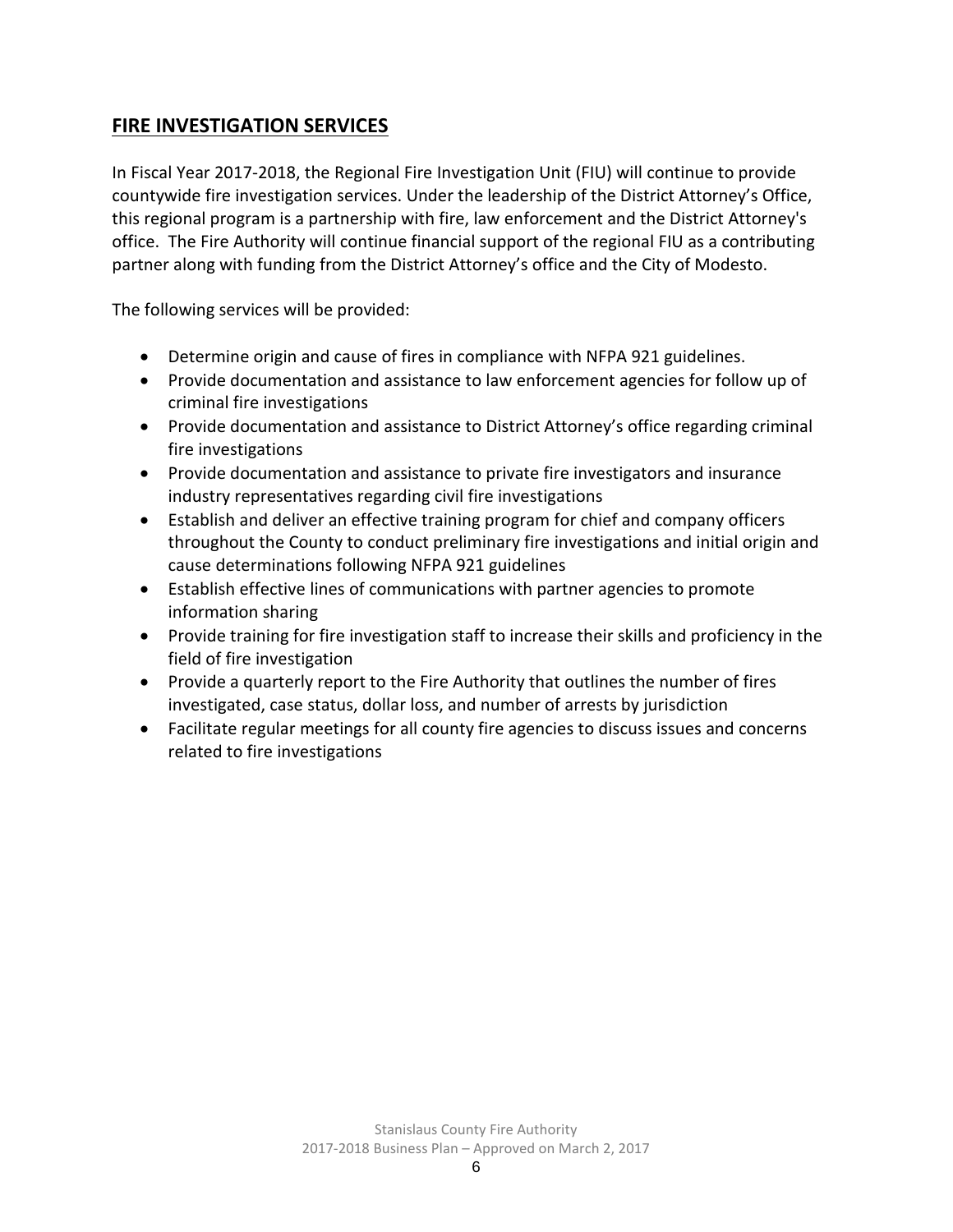## **FIRE PREVENTION SERVICES**

In Fiscal Year 2017-2018, Fire Prevention Services will continue to support fire agencies within Stanislaus County through the County Fire Warden's Office. The Fire Prevention Bureau (FPB) continues to support the implementation of the County's One-Stop-Shop concept to enhance customer service and support. FPB staff will continue to streamline the permitting process by collaborating and partnering with the County Building Department, to eliminate duplicate entry and reduce costs while increasing revenue and overall customer service.

This funding will allow the following objectives to be addressed:

- Continued collaboration and communication between the FPB and fire districts regarding impacts of new development projects
- Participate in the environmental review committee
- Deliver plan reviews
- Provide services in support of the County's One-Stop-Shop priority
- Continue the implementation of the Accela program to increase efficiency and customer service
- Maintain a state mandated inspection program
- Assist in target hazard and business inspection programs
- Continuously evaluate local fire and life safety codes and ordinances as they apply to current and proposed projects
- Active involvement in the code hearing process to ensure that Stanislaus County fire agencies may have input in the next code adoption cycle
- Continue cooperative vegetation/ force clean program with the fire districts
- Continue the training program to increase knowledge and proficiency of Fire Prevention **Specialists**
- Enhance partnerships with business, community groups and county departments
- Analyze fire prevention fees for cost recovery data
- Maintain the countywide rural water supply recommendation except for SRA
- Facilitate regular meetings for all county fire agencies to discuss issues and concerns related to fire prevention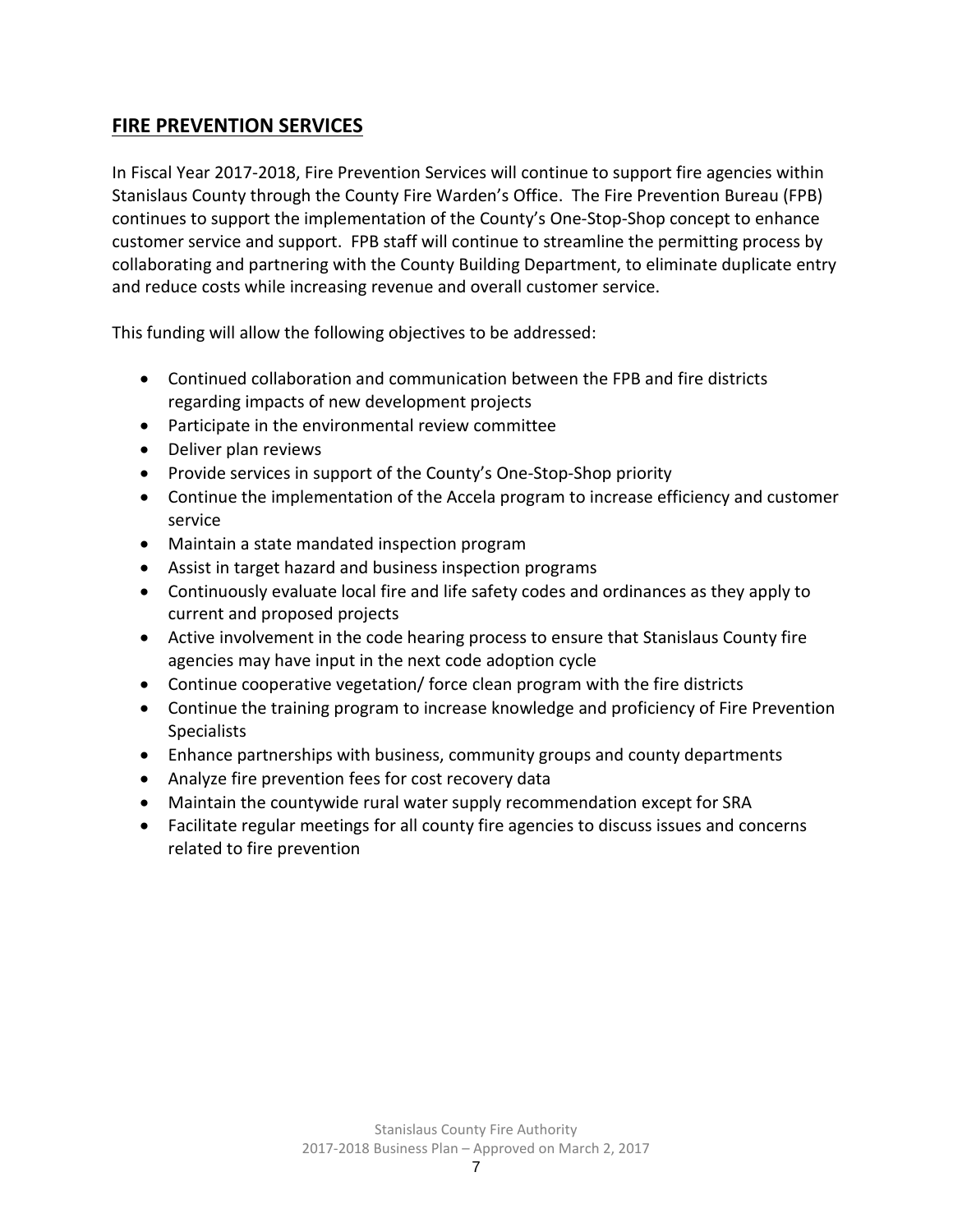### **TRAINING PROGRAM**

The RFA remains committed to funding training programs for the LTCW fire agencies. It was decided in the development of the 2016-2017 Business Plan to expand the opportunities to include certification and qualification training in accordance with the California Incident Command Certification System (CICCS) as well as continuing to support the Fire Science, Emergency Medical Services, and Associates Degree programs through Modesto Junior College.

The contract with the Regional Fire Training Center between MJC, City of Modesto and Stanislaus County will sunset on June 30, 2017. If there remains interest from the Fire Authority to support a contract renewal, provisions to fund the County's portion will be made from LTCW.

This funding will allow the following objectives to be addressed:

- Support courses in Fire Science, Emergency Medical Services and the Associates Degree Program through MJC
- Provide for the use of the Regional Fire Training Center facility
- Provide Regional California Incident Command Certification System (CICCS) training
- Assist fire agencies with Target Solution program setup and administration
- Support regional Target Solution online training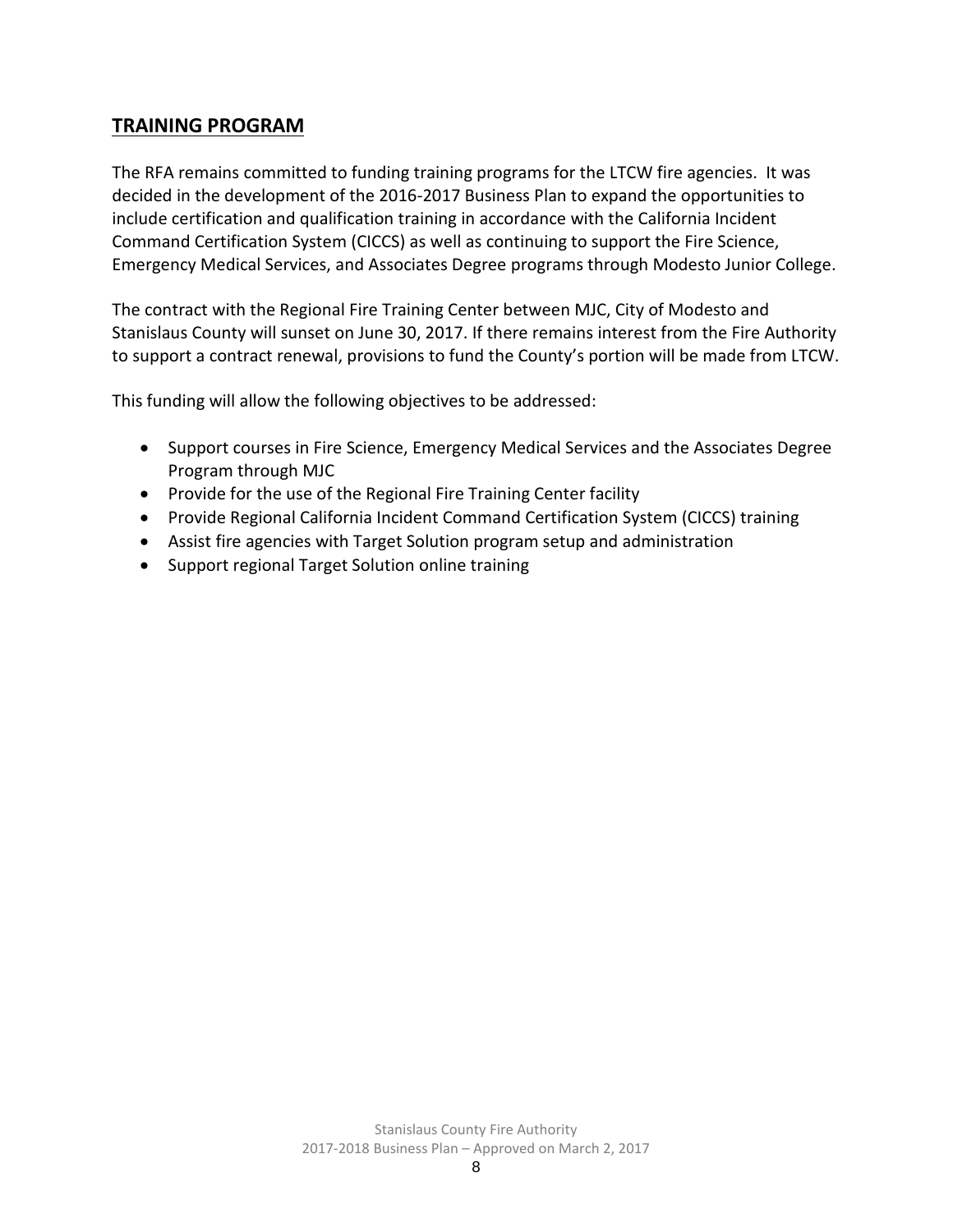#### Stanislaus County Fire Authority Budget Narrative Fiscal Year 2017-2018

The Fiscal Year 2017-2018 Business Plan Budget is balanced utilizing \$1,319,548 in Less-than-County-wide (LTCW) fire tax revenue, \$170,500 in Prevention Fees and \$15,000 of intergovernmental revenue. It is anticipated that operational expenses will increase approximately 7% for the 2017-2018 fiscal year. This is primarily due to the expansion of the training program for the LTCW fire agencies, which will assist in fire personnel becoming certified and qualified to meet and or exceed mandated standards.

In addition to the programs outlined above, the Fire Warden received a request for one-time funding of training and equipment for the Regional FIU of \$42,802 or 50% of the FIU request. This funding level is in accordance with the Regional FIU MOU Section C (1) which states that approximately one-half of the fire investigations in Stanislaus County occur in the LTCW jurisdictions.